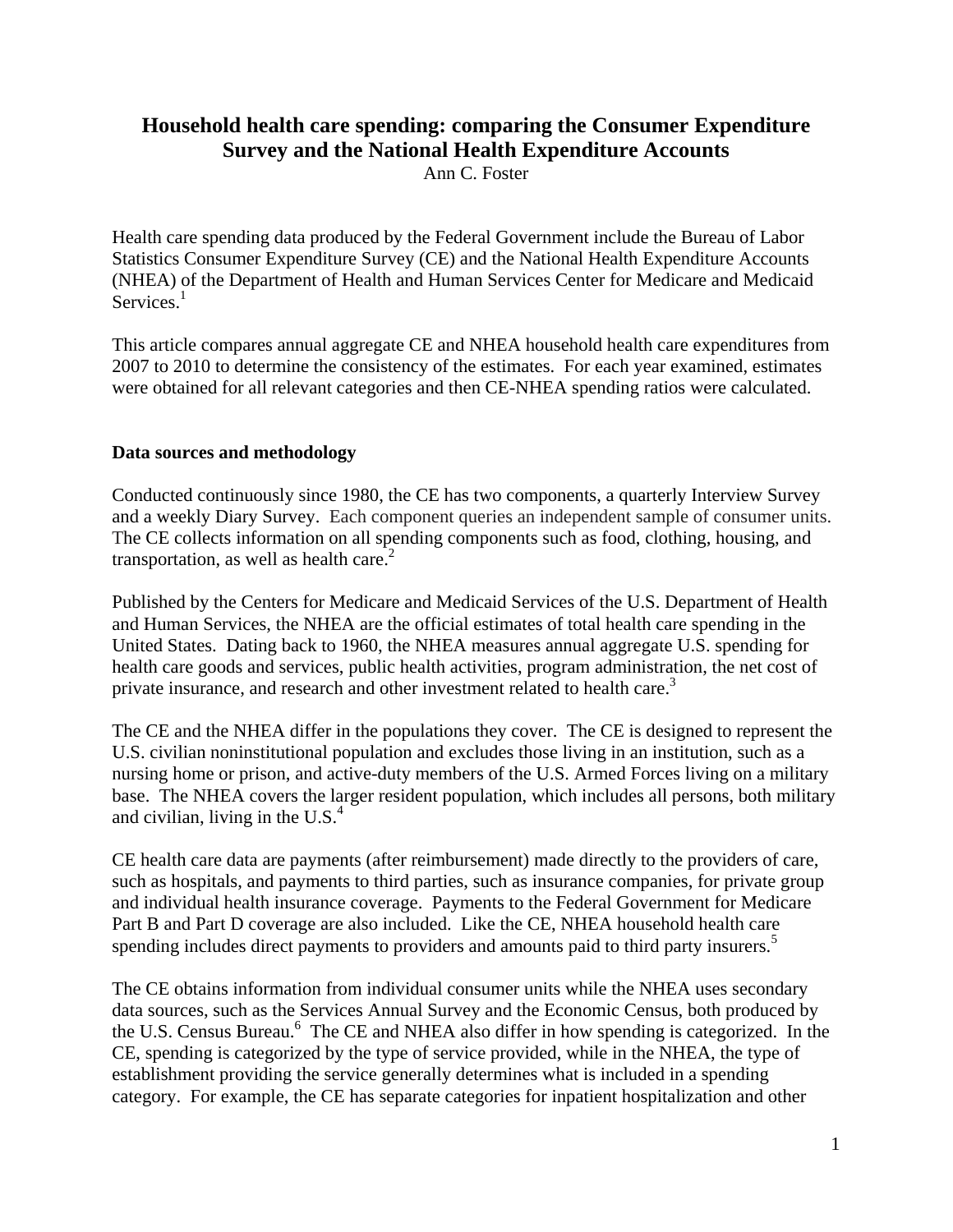medical services (outpatient hospital care, emergency room services, etc.), but the NHEA places these services in its hospital care category.<sup>7</sup>

Before estimating aggregate expenditures, some adjustments were made to spending categories so that CE and NHEA components would be as comparable as possible. For example, the CE eye care services category was combined with the other professional services category to better align the data with the NHEA other professional services category.<sup>8</sup>

The NHEA estimates were adjusted so that they refer to the same population concept as the CE. A multiplier was computed for each year covered by the research. Each multiplier was derived by finding the ratio of the population covered by the CE to the population covered by the NHEA.<sup>9</sup> While this method accounts for differences in population size, it does not account for spending differences in the populations covered by the two data sources. CE-NHEA spending ratios were then computed.

## **Findings**

Table 1 shows CE estimates of aggregate expenditures for health care and CE-NHEA health care spending ratios. In 2010, CE aggregate medical care expenditures were \$381.4 billion or 69 percent of the NHEA estimate of \$550.1 billion.<sup>10</sup>

The lowest CE-NHEA ratios were for physicians' services with a range of 0.44 to 0.47. A major factor is the difference in the items in the CE and NHEA categories. For example, separately billed laboratory charges are part of the NHEA physicians' services category, but in the CE they are included in the hospital care category. The NHEA category also includes services by physicians' offices and freestanding outpatient care centers such as HMOs (health maintenance organizations). Because the NHEA categorizes spending by establishment, some items, such as prescription drugs purchased at an HMO pharmacy, would be included in this category instead of in prescription drugs as in the CE.

The CE-NHEA ratios for premium payments to the Medicare SMI (Supplementary Medical Insurance) Trust Fund were quite similar, with a range of 1.01 to 1.10. This could be the result of the way that the CE Interview Survey accounts for Medicare Part B (Medical Insurance) premium payments. Respondents are asked about the number of household members enrolled in Medicare. Each person with Medicare coverage is assumed to have Medicare Part A (Hospital Insurance)<sup>11</sup> and is then assigned the standard Medicare Part B monthly premium (\$110.50 in 2010). The CE does not take into account low-income beneficiaries with state buy-in status whose Part B premiums are paid by Medicaid. The NHEA subtracts these amounts from premiums paid to the Medicare SMI. As of July 1, 2010, about 17 percent of Medicare enrollees had state buy-in status. Accounting for these subsidies in the CE would reduce CE-NHEA ratios for SMI premiums.<sup>12</sup>

In contrast, the CE does not take into account those Medicare beneficiaries with relatively high incomes who have been required to pay a greater share of Part B costs since 2007. Because the proportion of Medicare enrollees subject to this income-related premium is low, CE-NHEA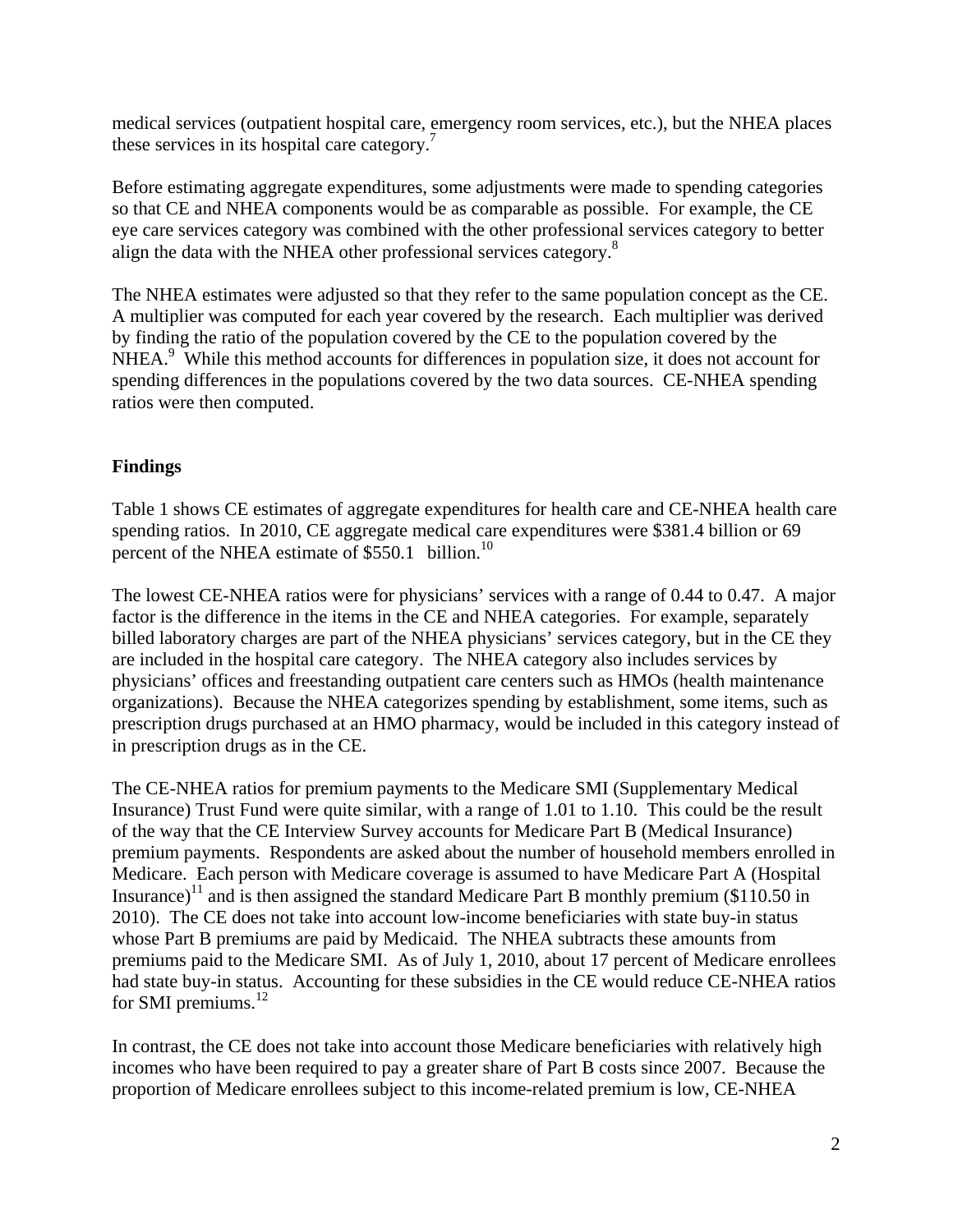ratios would probably not increase much if the additional premiums paid were taken into account.13

Under Part D, individuals eligible for both Medicare and Medicaid receive a low-income subsidy for the Medicare drug plan premium. This would not affect CE-NHEA ratios for Medicare SMI premiums because CE respondents with Part D stand-alone coverage provide information about the amount of the monthly premium paid after any reimbursement is taken into account.

CE-NHEA hospital care ratios ranged from 0.86 to 0.91. These ratios reflect that the CE hospital care category includes ambulance charges, payments to establishments providing inpatient treatment of mental health and substance abuse illnesses, and separately billed laboratory charges that are not part of the NHEA hospital care category.<sup>14</sup>

CE and NHEA aggregate expenditures for prescription drugs were also fairly close, with ratios ranging from 0.82 to 0.89. One reason is that the NHEA prescription drugs category includes spending on items from retail outlets and mail-order pharmacies only, while the CE also includes items obtained from other sources, such as health maintenance organizations.

### **Conclusions**

CE-NHEA ratios for total health care spending and its components varied little between 2007 and 2010. The highest CE-NHEA ratios were for premiums paid to the Medicare SMI (Supplementary Medical Insurance) Trust Fund and the lowest ratios were for physicians' services. (See chart.) Although some alignment of the two data sets was possible, differences in definitions, sources, and methods appear to be responsible for differences in the estimates.

### 12/10/12

*Acknowledgment*: The author wishes to thank Cathy A. Cowan of the Office of the Actuary, Centers for Medicare and Medicaid Services, for her helpful comments and suggestions.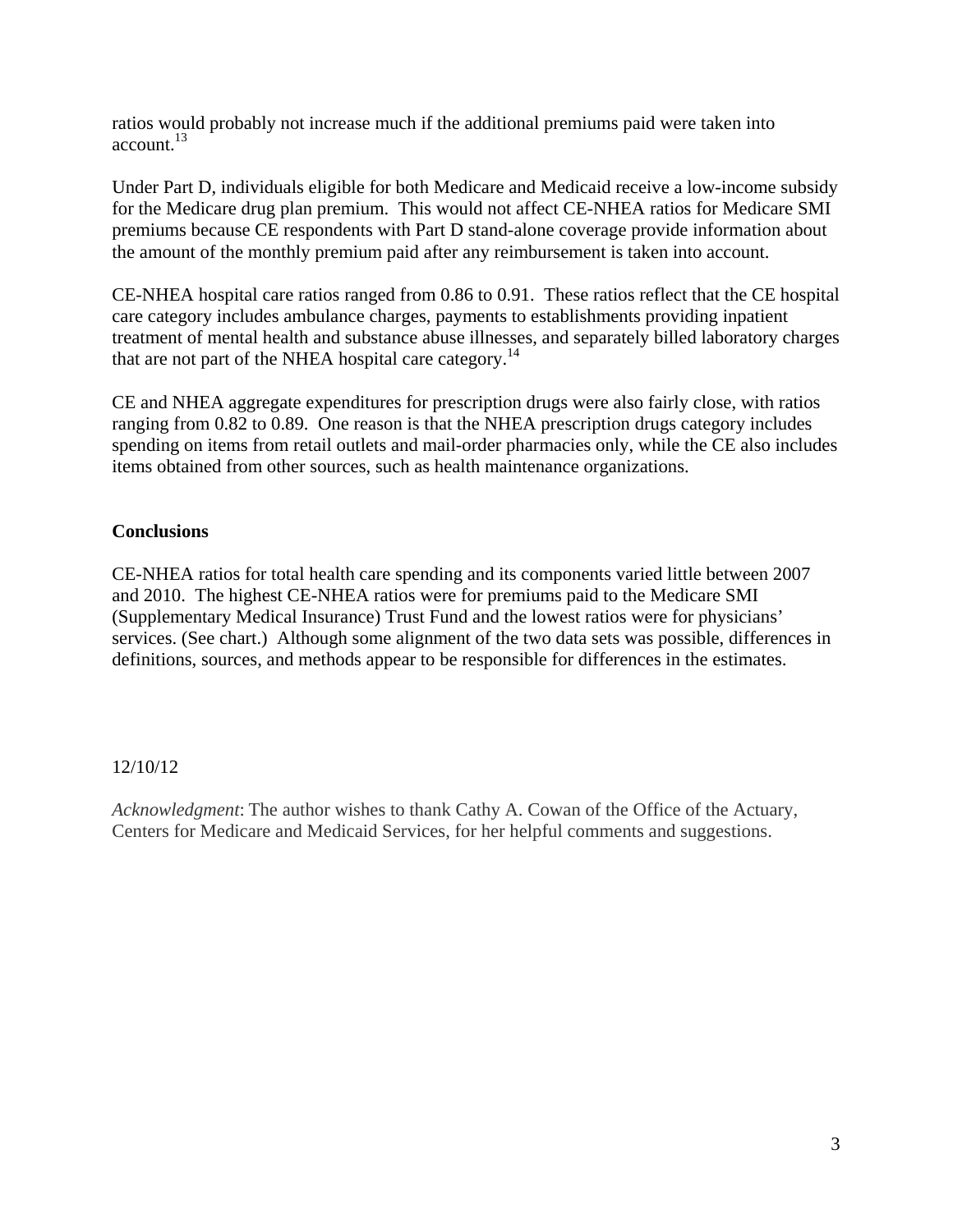Table 1. Comparison of aggregate household health care expenditures in the Consumer Expenditure Survey and National Health Expenditure Accounts, 2007–2010

|                             | Consumer Expenditure Survey <sup>1</sup> |         |         |         | Ratio of Consumer Expenditure Survey<br>to National Health Expenditure Accounts |      |      |      |
|-----------------------------|------------------------------------------|---------|---------|---------|---------------------------------------------------------------------------------|------|------|------|
| <b>Expenditure Category</b> | (in Billions of dollars)                 |         |         |         |                                                                                 |      |      |      |
|                             | 2007                                     | 2008    | 2009    | 2010    | 2007                                                                            | 2008 | 2009 | 2010 |
| Health care, total          | \$340.9                                  | \$357.2 | \$375.8 | \$381.4 | 0.67                                                                            | 0.66 | 0.70 | 0.69 |
| Health insurance, total     | 185.6                                    | 199.7   | 215.7   | 221.7   | 0.68                                                                            | 0.68 | 0.72 | 0.72 |
| Private insurance           | 141.0                                    | 144.6   | 158.4   | 163.0   | 0.61                                                                            | 0.58 | 0.63 | 0.63 |
| Medicare SMI <sup>3</sup>   | 44.7                                     | 47.8    | 49.7    | 50.2    | 1.10                                                                            | 1.08 | 1.08 | 1.01 |
| Medical commodities, total  | 72.0                                     | 72.5    | 73.4    | 73.2    | 0.65                                                                            | 0.67 | 0.67 | 0.67 |
| Prescription drugs          | 43.2                                     | 43.0    | 43.7    | 42.4    | 0.82                                                                            | 0.85 | 0.87 | 0.89 |
| Medical supplies and        |                                          |         |         |         |                                                                                 |      |      |      |
| nonprescription drugs       | 18.4                                     | 19.0    | 18.9    | 20.7    | 0.48                                                                            | 0.48 | 0.47 | 0.51 |
| Medical equipment           | 10.4                                     | 10.5    | 10.8    | 10.1    | 0.55                                                                            | 0.57 | 0.58 | 0.50 |
| Medical services, total     | 83.3                                     | 85.0    | 86.7    | 86.6    | 0.65                                                                            | 0.64 | 0.66 | 0.65 |
| Professional services       | 63.2                                     | 63.9    | 65.6    | 64.7    | 0.60                                                                            | 0.58 | 0.62 | 0.60 |
| Physicians' services        | 20.6                                     | 22.0    | 22.4    | 22.2    | 0.44                                                                            | 0.46 | 0.47 | 0.46 |
| Dental services             | 29.4                                     | 30.7    | 32.4    | 31.8    | 0.69                                                                            | 0.68 | 0.76 | 0.75 |
| Other professional services | 13.3                                     | 11.2    | 10.8    | 10.7    | 0.83                                                                            | 0.66 | 0.64 | 0.62 |
| Hospital care               | 20.0                                     | 21.1    | 21.1    | 21.8    | 0.90                                                                            | 0.91 | 0.86 | 0.86 |

 $1$  Consumer Expenditure Survey data exclude nursing home care spending.

<sup>2</sup> National Health Expenditure Accounts data exclude home health care; nursing home care; employee and self-employment contributions and voluntary premiums paid for Medicare Part A; and other health, residential, and personal care expenditures.

 $3$  Premiums paid to the Medicare Supplementary Insurance Trust Fund for Part B and Part D coverage.

Note: Sums may not equal totals because of rounding. Expenditure categories have been adjusted to make the two data sources as comparable as possible.

Source: U.S. Bureau of Labor Statistics, Consumer Expenditure Survey, and U.S. Department of Health and Human Services, Centers for Medicare and Medicaid Services, National Health Expenditure Accounts. For more information, see "National Health Expenditures by Source of Funds and Type of Expenditure: Calendar Years 2004-2010,"

http://www.cms.gov/Research-Statistics-Data-and-Systems/Statistics-Trends-and-Reports/NationalHealthExpendData/Downloads/tables.pdf and "National Health Expenditures 2010: Sponsor Highlights,"

http://www.cms.gov/Research-Statistics-Data-and-Systems/Statistics-Trends-and-Reports/NationalHealthExpendData/Downloads/sponsors.pdf

Because retrospective adjustments to NHEA data are made when new data are issued, CE-NHEA ratios may differ from those published in previous years.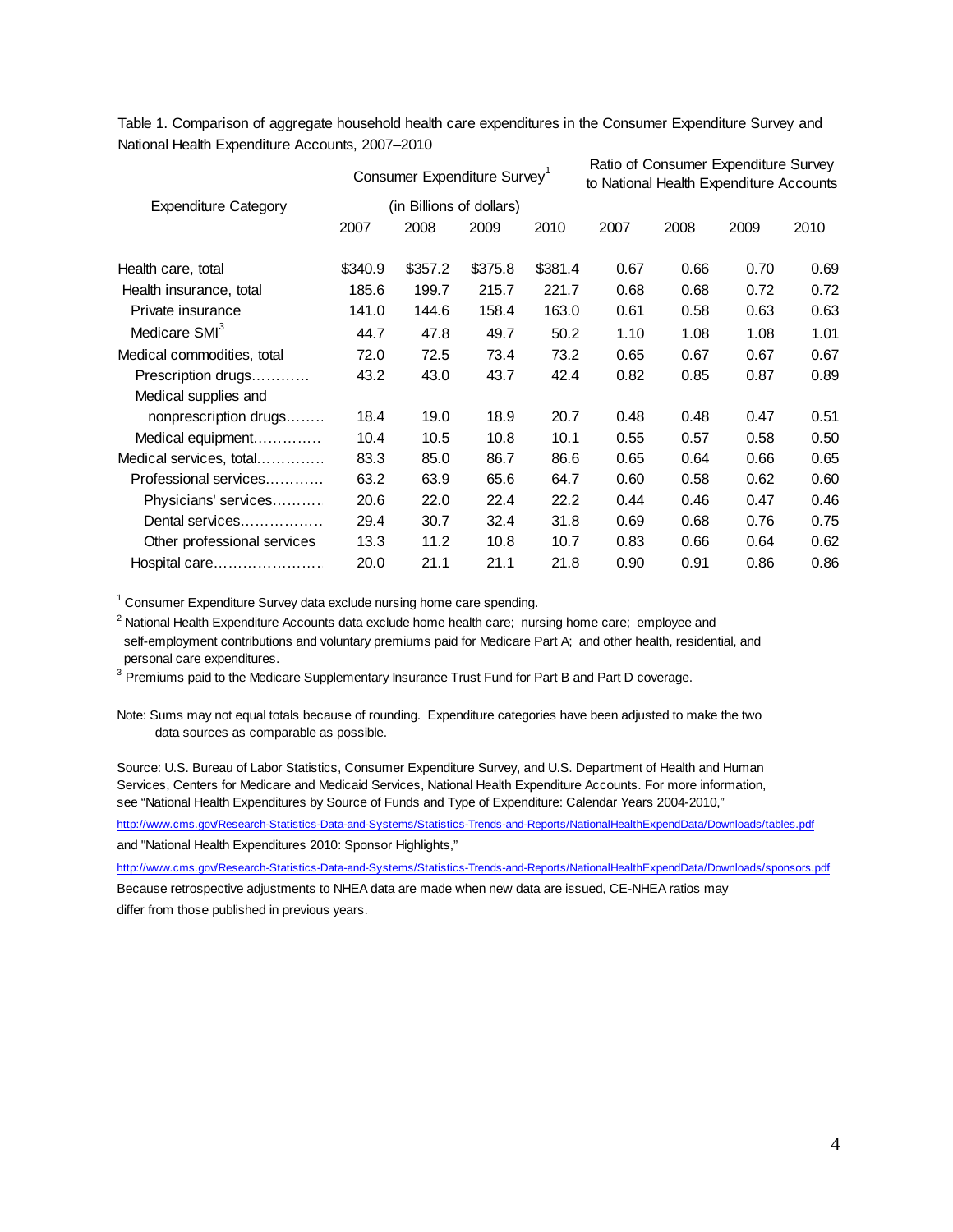

#### **Notes**

1

<sup>1</sup>Other Federal Government sources of health care spending data include the household component of the Medical Expenditure Panel Survey (MEPS) of the Department of Health and Human Services Agency for Healthcare Research and Quality and the Personal Consumption Expenditures (PCE) of the Bureau of Economic Analysis. For more information about these data sources, see Medical Expenditure Panel Survey, "Household Component," Agency for Healthcare Research and Quality, Revised October 25, 2010, http://meps.ahrq.gov/mepsweb/survey\_comp/household.jsp and *Concepts and Methods of the U.S. National Income* 

*and Product Accounts*, Chapter 5, "Personal Consumption Expenditures," U.S. Bureau of Economic Analysis, November 2011, http://www.bea.gov/national/pdf/NIPAchapters1-9.pdf.

<sup>2</sup> For more information, see *BLS Handbook of Methods*, Chapter 16, "Consumer Expenditures and Income," http://www.bls.gov/opub/hom/pdf/homch16.pdf.

<sup>3</sup> See "National Health Expenditure Accounts: Methodology Paper, 2010: Definitions, Sources, and Methods," Centers for Medicare and Medicaid Services, http://www.cms.gov/Research-Statistics-Data-and-Systems/Statistics-Trends-and-Reports/NationalHealthExpendData/Downloads/dsm-10.pdf.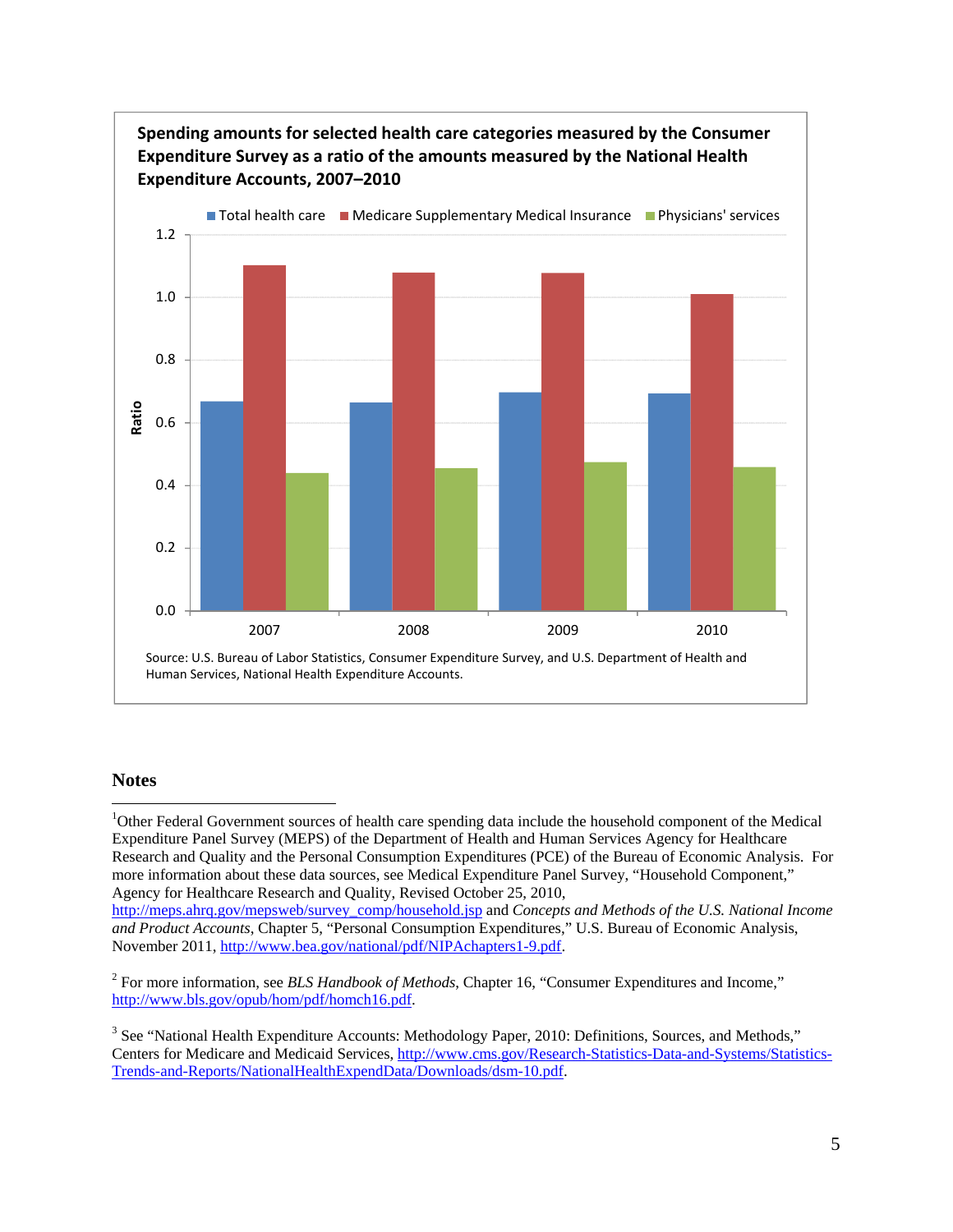**<sup>4</sup>** For more information, see "Population Estimates Terms and Definitions," U.S. Census Bureau, http://www.census.gov/popest/about/terms.html.

1

<sup>5</sup> For more information, see "National Health Expenditures 2010: Sponsor Highlights," Centers for Medicare and Medicaid Services, http://www.cms.gov/Research-Statistics-Data-and-Systems/Statistics-Trends-and-Reports/NationalHealthExpendData/Downloads/sponsors.pdf. In the CE, out-of-pocket health care expenses are any unreimbursed expenses paid directly to the provider of care or to a third party insurer. The CE classification is similar to the NHEA sponsor concept where household spending includes premiums paid to a third party for private insurance and Medicare as well as amounts paid directly to the providers of care, such as hospitals and pharmacies.

<sup>6</sup> Every 5 years the NHEA undergoes a comprehensive revision that includes the incorporation of newly available source data, methodological and definitional changes, and benchmark estimates from the U.S. Census Bureau's Economic Census which is available for years ending in 2 and 7. For more information about changes made after the 2007 Economic Census, see "Summary of National Health Expenditure Account 2009 Comprehensive Revisions,"

http://www.cms.gov/Research-Statistics-Data-and-Systems/Statistics-Trends-and-Reports/NationalHealthExpendData/Downloads/benchmark2009.pdf.

Earlier CE-NHEA comparisons were based on the 2002 Economic Census and are not comparable with the estimates in this research. Two of these comparisons are "Consumer Expenditure Survey compared with National Health Expenditure Accounts," *Consumer Expenditure Survey, 2006-2007*, Report 1021, http://www.bls.gov/cex/twoyear/200607/csxnhe.pdf and Ann C. Foster, "Out-of-pocket health care expenditures: a comparison," *Monthly Labor Review*, February 2010, pp. 3-19, http://www.bls.gov/opub/mlr/2010/02/art1full.pdf.

<sup>7</sup>See Ann C. Foster, "Out-of-pocket health care expenditures: a comparison," for a more detailed discussion.

 $8$  The CE data used in this research are unpublished integrated data showing the most detailed (least aggregated) breakdowns available. The NHEA data were obtained from Table 4, "National Health Expenditures, by Source of Funds and Type of Expenditure: Calendar Years 2004-2010," Centers for Medicare and Medicare Services, http://www.cms.gov/Research-Statistics-Data-and-Systems/Statistics-Trends-and-

Reports/NationalHealthExpendData/Downloads/tables.pdf and "National Health Expenditures 2010: Sponsor Highlights." When the Centers for Medicare and Medicaid Services publish NHEA data for subsequent years, data from previous years are often revised. The NHEA data cited in this research are those released with the 2010 estimates on January 11, 2012. Because of these revisions, data for 2007-2009 that were released with the 2009 estimates on January 6, 2011, may not be the same as comparable estimates released in 2012.

<sup>9</sup> This method has been used in previous CE data comparison research. For more information, see Ann C. Foster, "Out-of-pocket health care expenditures: a comparison," and Thesia I. Garner, George Janini, William Passero, Laura Paszkiewicz, and Mark Vendemia, "The CE and the PCE: a comparison," *Monthly Labor Review*, September 2006, pp. 20-46, http://www.bls.gov/opub/mlr/2006/09/art3full.pdf.

 $10$  CE estimates exclude nursing home care spending. NHEA estimates exclude home health care; nursing home care; employee and self-employed contributions to Medicare Part A (Hospital Insurance); and other health, residential, and personal care expenditures.

 $11$  The Social Security Act allows some people not otherwise eligible for Medicare Part A (Hospital Insurance) to obtain coverage by paying a monthly premium. In 2010, premiums collected from such voluntary participants (or paid on their behalf by Medicaid) amounted to about \$3.3 billion. For more information, see "2012 Annual Report of the Boards of Trustees of the Federal Hospital Insurance and the Federal Supplementary Medical Insurance Trust Funds," April 23, 2012, Centers for Medicare and Medicaid Services, http://www.cms.gov/Research-Statistics-Dataand-Systems/Statistics-Trends-and-Reports/ReportsTrustFunds/Downloads/TR2012.pdf.